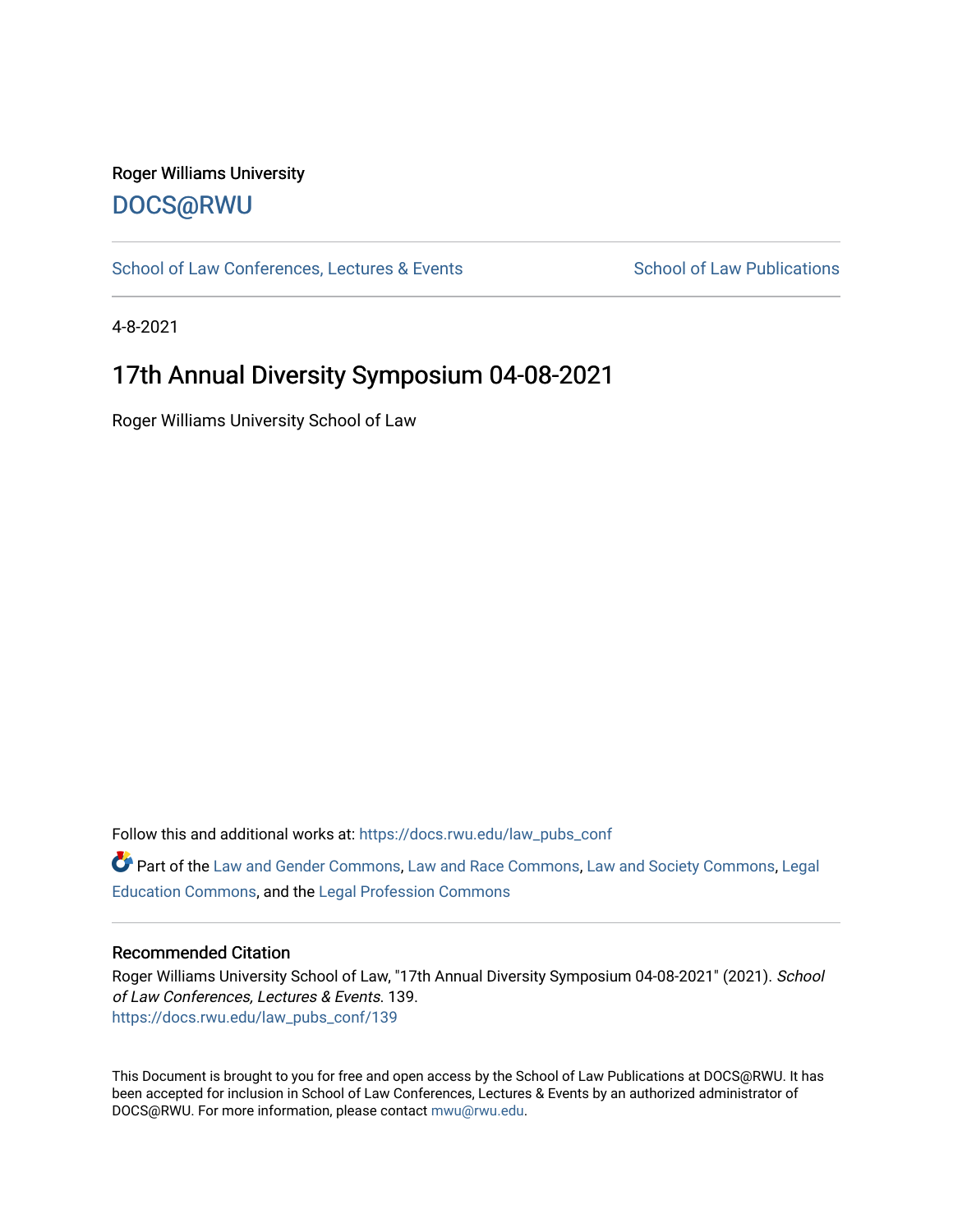# 17th Annual Diversity Symposium



5:30pm - 7:30pm Virtual Program

#### Registration Required

Coming off of a year-long hiatus due to the pandemic, the RWU Law Diversity Symposium offers a unique opportunity for students in high school, college, graduate school, law school, and beyond to connect with the legal field in Rhode Island. While this year's program will be virtual, we have taken steps to ensure that the symposium will still provide excellent networking opportunities with the Rhode Island bar and judiciary. The program will also feature a compelling panel discussion on issues of diversity, equity, and inclusion as they relate to Civics Education in Rhode Island.

#### [REGISTER](https://rwu.zoom.us/meeting/register/tJIlfuGsqj0rE9IkgtOVsm0h5x2teKF88UZp) HERE

This event is made possible by the generosity of sponsor Nixon [Peabody.](https://www.nixonpeabody.com/en)